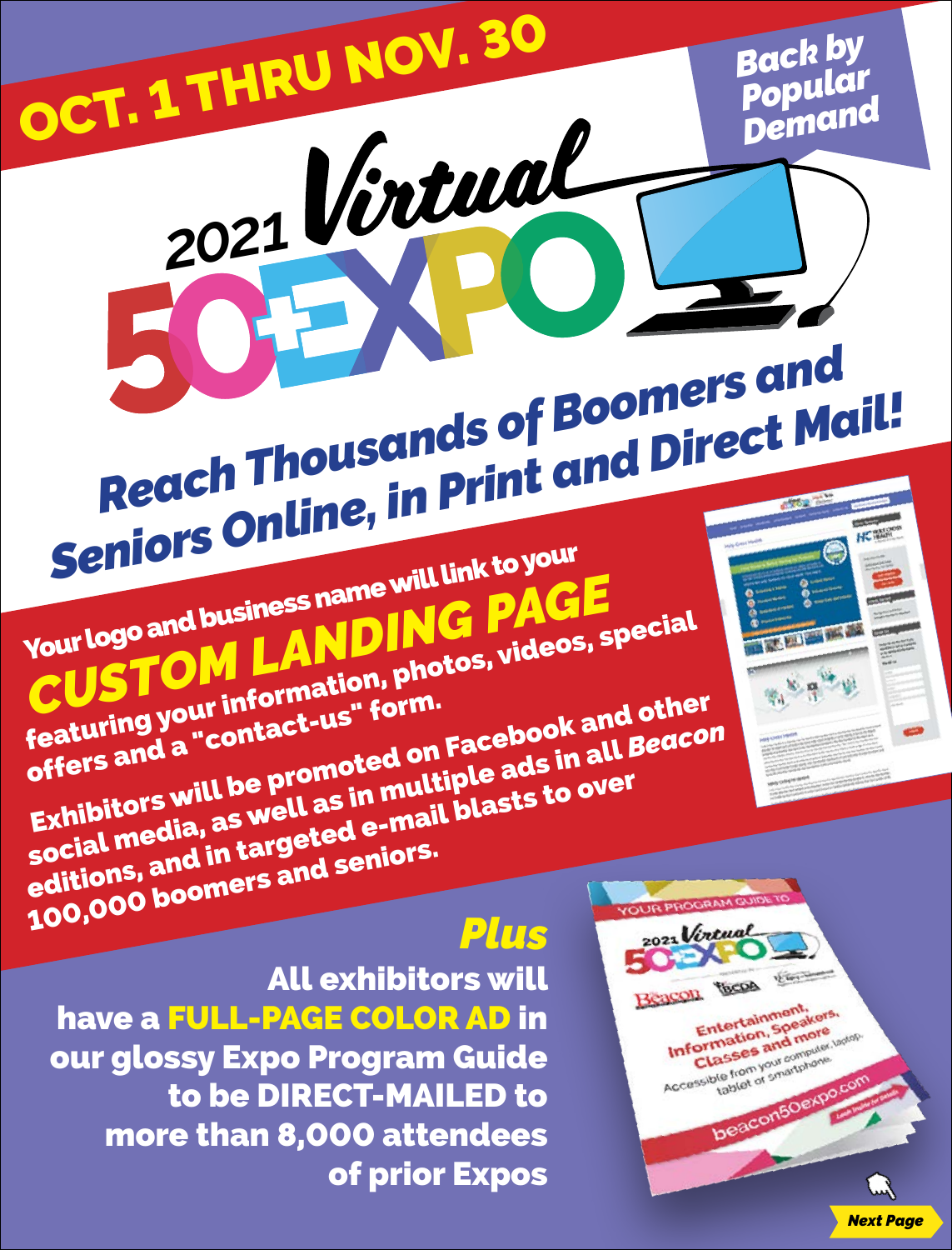

**SPONSOR BENEFITS** *In addition to all the exhibitor benefits, Sponsors will enjoy these EXCLUSIVE BENEFITS\*:*

- **Speaker Opportunities**
- **Banner Ads • Print Ads in the** *Beacon*
- **Radio Mentions**
- **E-blasts and more!**

*See next page for chart of benefits:*



**\*Benefits depend on sponsorship level.**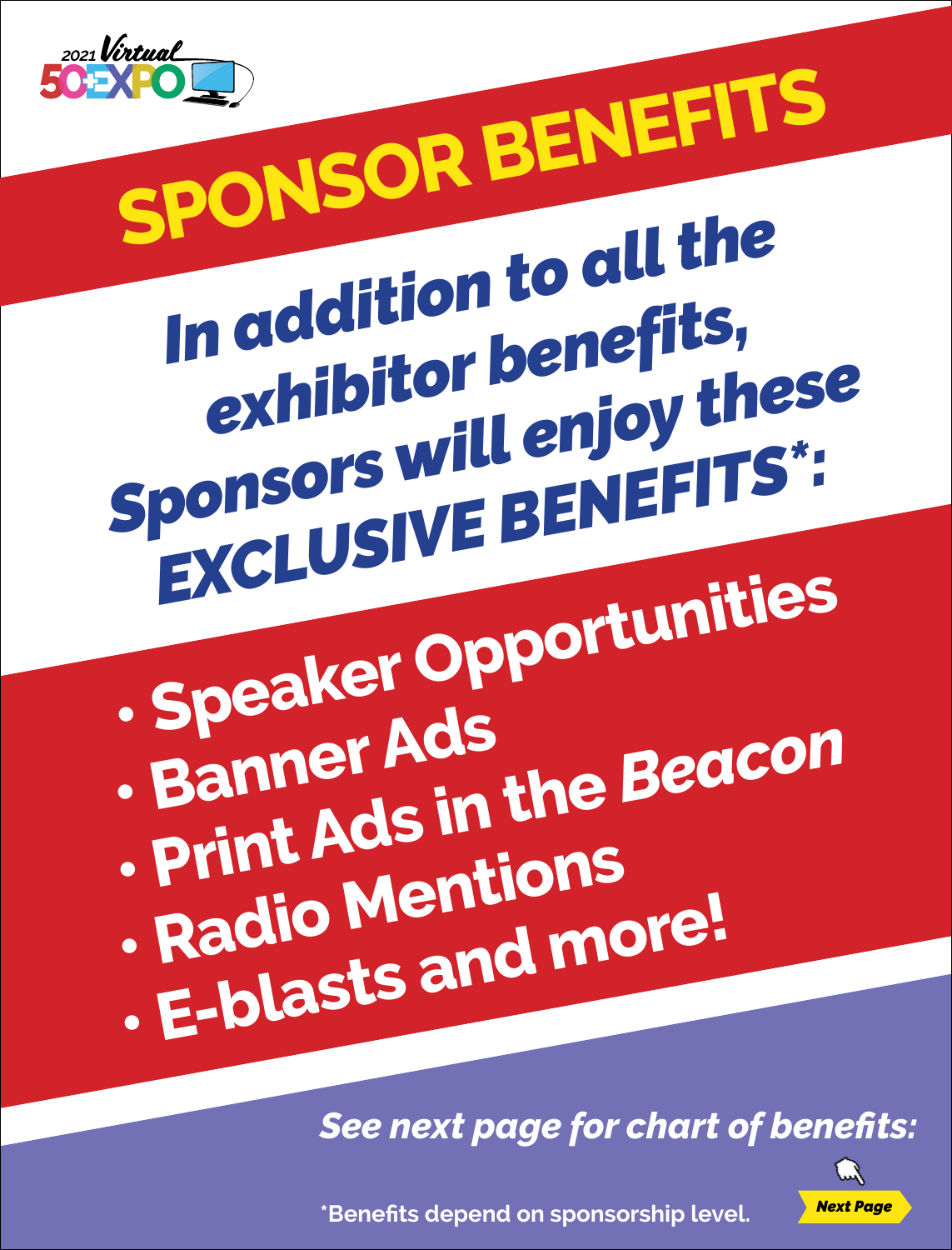

| <b>BENEFITS</b>                                                                                                                  | <b>SPONSOR LEVELS</b> |                  |                     |                  |
|----------------------------------------------------------------------------------------------------------------------------------|-----------------------|------------------|---------------------|------------------|
|                                                                                                                                  | <b>GOLD</b>           | <b>SILVER</b>    | <b>BRONZE</b>       | <b>EXHIBITOR</b> |
|                                                                                                                                  | \$7,500               | \$5,000          | \$2,500             | \$795            |
| <b>Online Benefits:</b>                                                                                                          |                       |                  |                     |                  |
| Custom landing page on Expo website                                                                                              | ✓                     | ✓                | J                   |                  |
| Jumbo Banner Ad on Expo website                                                                                                  | ✓                     |                  |                     |                  |
| Logo/Link on Expo Home Page                                                                                                      |                       |                  |                     |                  |
| Expo speaker opportunity                                                                                                         | 30 min                | $15 \text{ min}$ |                     |                  |
| Sponsorship recognition on WMAL and WYCB radio                                                                                   | ✓                     |                  |                     |                  |
| Logo and recognition in promo e-blasts                                                                                           |                       |                  |                     |                  |
| Expo workshop, class or demo                                                                                                     | 30 min                | 15 min           |                     |                  |
| <b>Print Benefits:</b>                                                                                                           |                       |                  |                     |                  |
| Logo on all flyers, ads, posters                                                                                                 | ✓                     | J                | J                   |                  |
| 2-page color spread (far forward) in glossy mailed<br>Expo Program Guide                                                         |                       |                  |                     |                  |
| 1 page color ad (far forward) in mailed<br>Expo Program Guide                                                                    |                       |                  | J                   |                  |
| 1 page color ad in Expo Program Guide                                                                                            |                       |                  |                     |                  |
| Color ad in October or November Beacon*                                                                                          | <b>Full Page</b>      | <b>Half Page</b> | <b>Quarter Page</b> |                  |
| Acknowledgment in all articles, press releases                                                                                   |                       |                  |                     |                  |
| Listing in Beacon Special Expo Section                                                                                           | J                     |                  |                     |                  |
| Sponsorship ads run in addition to any already-contracted advertising, and may be used to promote your sponsorship and the Expo. |                       |                  |                     |                  |

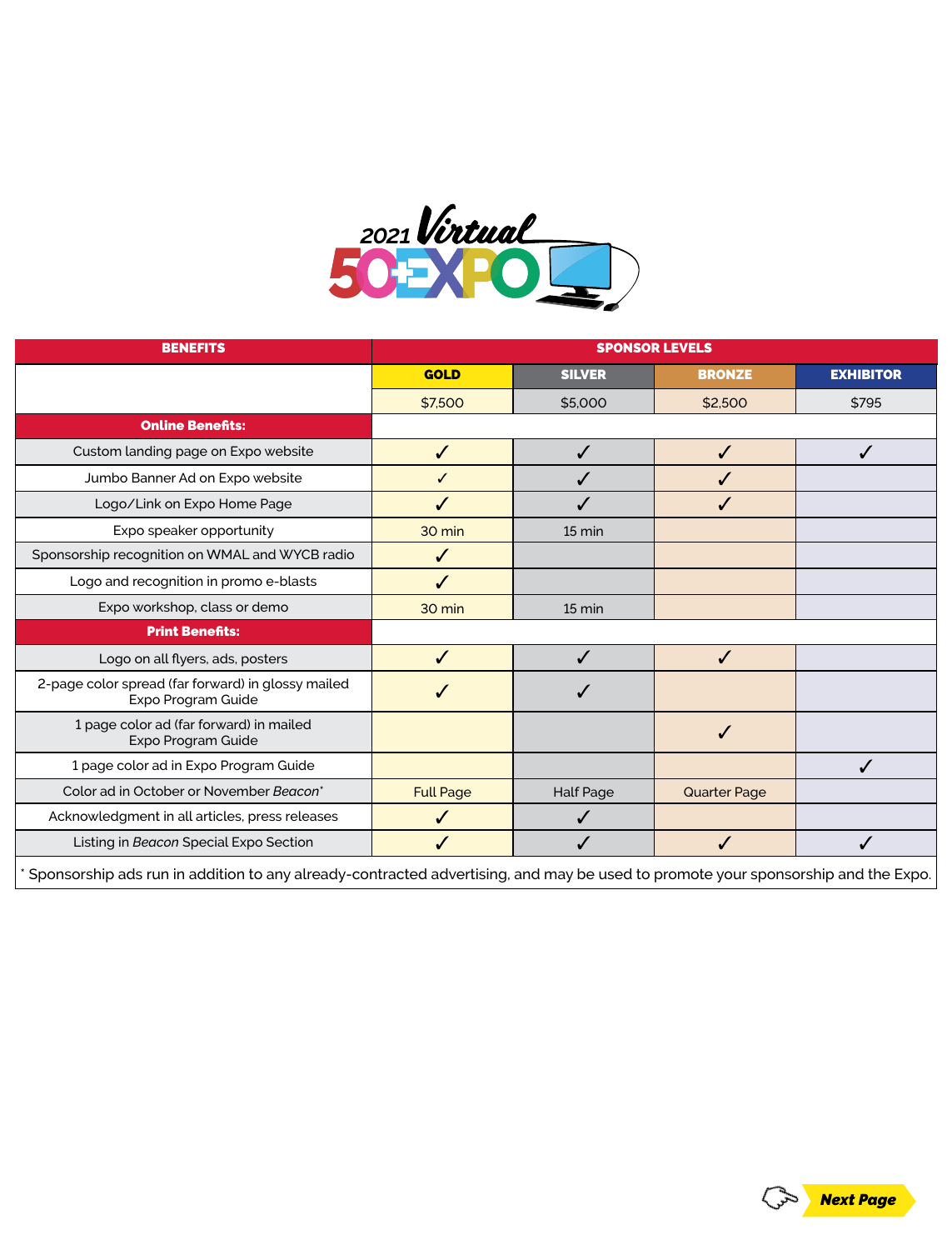

**EXHIBITOR/SPONSOR AGREEMENT**

| Virtual 50+Expo, October-November 2021                                                                                                                                                                                                                                                                |                                                                                                                                                                                                                                                                                                                                                                                                                                                                                                                                                                                                                                                                                                                                                                                                                                                                                                                                                                                                                                                                                                                                                                                                                                                                                                                                                                                                                                                                                                                                                                                |
|-------------------------------------------------------------------------------------------------------------------------------------------------------------------------------------------------------------------------------------------------------------------------------------------------------|--------------------------------------------------------------------------------------------------------------------------------------------------------------------------------------------------------------------------------------------------------------------------------------------------------------------------------------------------------------------------------------------------------------------------------------------------------------------------------------------------------------------------------------------------------------------------------------------------------------------------------------------------------------------------------------------------------------------------------------------------------------------------------------------------------------------------------------------------------------------------------------------------------------------------------------------------------------------------------------------------------------------------------------------------------------------------------------------------------------------------------------------------------------------------------------------------------------------------------------------------------------------------------------------------------------------------------------------------------------------------------------------------------------------------------------------------------------------------------------------------------------------------------------------------------------------------------|
| Gold sponsorship (\$7,500)                                                                                                                                                                                                                                                                            | Silver sponsorship (\$5,000)                                                                                                                                                                                                                                                                                                                                                                                                                                                                                                                                                                                                                                                                                                                                                                                                                                                                                                                                                                                                                                                                                                                                                                                                                                                                                                                                                                                                                                                                                                                                                   |
| Bronze sponsorship (\$2,500) [ Exhibitor (\$795)                                                                                                                                                                                                                                                      |                                                                                                                                                                                                                                                                                                                                                                                                                                                                                                                                                                                                                                                                                                                                                                                                                                                                                                                                                                                                                                                                                                                                                                                                                                                                                                                                                                                                                                                                                                                                                                                |
| and mail to: The Beacon, P.O. Box 2227, Silver Spring, MD 20915-2227.<br>Exhibitor/Sponsor will be confirmed upon receipt of signed agreement.<br>other presenters harmless for any loss by any reason thereof.<br>parties upon acceptance by the Expo Producer.<br>distributed by the Expo Producer. | Please complete the attached credit card form, or make your check payable to The Beacon (note "Expo" on all checks),<br>Applicant, representing Exhibitor/Sponsor, represents and warrants that Exhibitor/Sponsor will participate in the<br>virtual event, and that total fees due under this agreement shall be paid in full on or before September 1, 2021. No<br>payments made under this agreement will be refundable after that date. In the event that the total fees due are not<br>paid by Exhibitor/Sponsor by September 1, 2021, Exhibitor/Sponsor will remain liable for full payment, including<br>interest at the rate of 1.5% per month (18% per annum) on any balance due. Should collection procedures become<br>necessary, Exhibitor/Sponsor agrees to pay all costs of collection, including court costs and attorney's fees.<br>General Release and Acceptance of Rules: I (We) the Applicant(s) do represent the Exhibitor/Sponsor, and agree<br>that Exhibitor/Sponsor expressly releases The Beacon Newspapers, Inc. (the Expo Producer), other Expo presenters,<br>exhibitors and sponsors of and from any and all liability for any damage, injury or loss to any person or goods which<br>may arise from the Exhibitor/Sponsor's participation in the Expo, and agree to hold and save the Expo Producer and<br>It is mutually agreed that all information on this application is part of this contract and will be binding on both<br>I (We) the Applicant agree that our Company name may be included in any advertising and promotional materials |
|                                                                                                                                                                                                                                                                                                       | Date $\_\_$                                                                                                                                                                                                                                                                                                                                                                                                                                                                                                                                                                                                                                                                                                                                                                                                                                                                                                                                                                                                                                                                                                                                                                                                                                                                                                                                                                                                                                                                                                                                                                    |

Applicant Signature \_ Beacon Account Executive \_\_\_\_\_\_\_\_\_\_\_\_\_\_\_\_\_\_\_\_\_\_\_\_\_\_\_\_\_\_\_\_\_\_\_\_ Date \_\_\_\_\_\_\_\_\_\_\_\_\_\_\_\_\_\_\_\_\_\_ *Next Page*